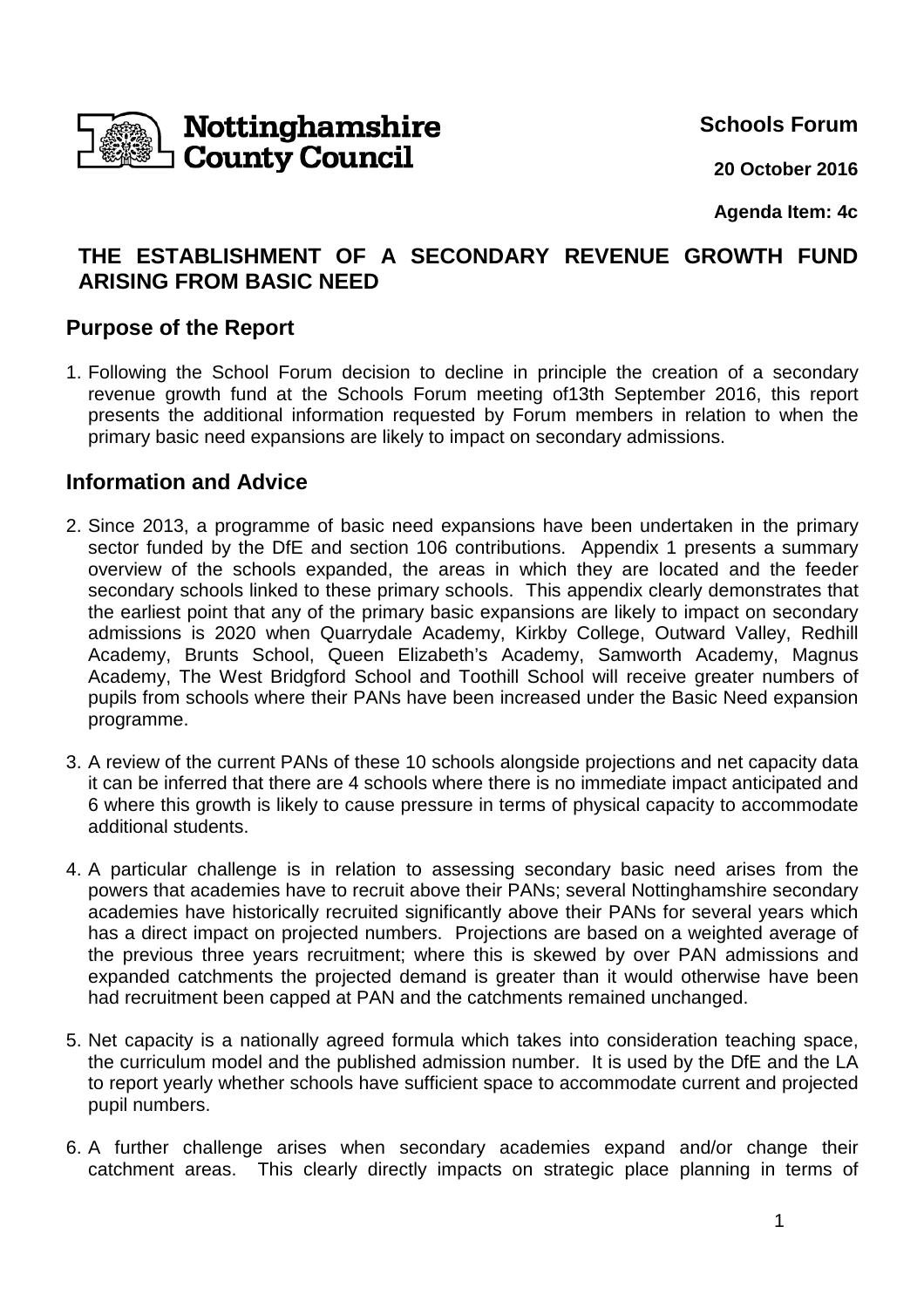meeting catchment demands. This is exacerbated when catchments are expanded across LA boundaries.

7. The request by the West Bridgford secondary academies to Schools Forum to create a secondary revenue growth fund would need better understanding as to why the secondary pressure has arisen at this particular time in advance of the primary basic need 'bulge' which will hit secondary schools in 2020 at the earliest. An analysis of the 3 West Bridgford secondary schools suggests that West Bridgford and Rushcliffe schools have consistently recruited over their published admission numbers and been able to meet catchment area demand.

| School                                     | Year | <b>PAN</b> | In catchment    | Out of<br>catchment | Total |
|--------------------------------------------|------|------------|-----------------|---------------------|-------|
| <b>Becket</b><br>(no<br>catchment<br>area) | 2016 | 166        | 25(WB)<br>28(R) | 121                 | 174   |
|                                            | 2015 | 166        | 12(WB)<br>34(R) | 129                 | 175   |
|                                            | 2014 | 166        | 16(WB)<br>25(R) | 123                 | 164   |
|                                            |      |            |                 |                     |       |
| Rushcliffe                                 | 2016 | 250        | 244             | 15                  | 259   |
|                                            | 2015 | 232        | 206             | 32                  | 238   |
|                                            | 2014 | 232        | 200             | 37                  | 237   |
|                                            |      |            |                 |                     |       |
| West                                       | 2016 | 216        | 233             | 32                  | 265   |
| <b>Bridgford</b>                           |      |            |                 |                     |       |
|                                            | 2015 | 210        | 216             | 28                  | 244   |
|                                            | 2014 | 210        | 220             | 15                  | 235   |

8. It should also be recognised that there has been in year growth across all year groups in both the primary and secondary sectors in recent years. The brief analysis of secondary Year 9 (tracked from Yr. 7) admissions for the West Bridgford area suggests that there is essentially no inward or outward population flux.

| School        | 2014 (Yr7) | 2015 (Yr8) | 2016 (Yr9) | +/- |
|---------------|------------|------------|------------|-----|
| <b>Becket</b> | 164        | 166        | 167        | +3  |
| Rushcliffe    | 237        | 238        | 237        |     |
| W Bridgford   | 235        | 231        | 229        | -6  |

9. Basic Need. Since 2011, NCC has accessed a total of £53 million Basic Need and £16m S106 (developer contributions) funding; this was identified for the primary sector. This funding has created 5,064 additional permanent primary school places. The amount of funding allocated to NCC is dependent on the accurate completion of the annual statutory SCAP (school capacity) return made in autumn term each year. The funding allocation for 2017/18, has allocated £676.625. For 2018/19 the allocation is £20,467,135. Significantly, this is the first year that secondary growth has been identified under Basic Need. This